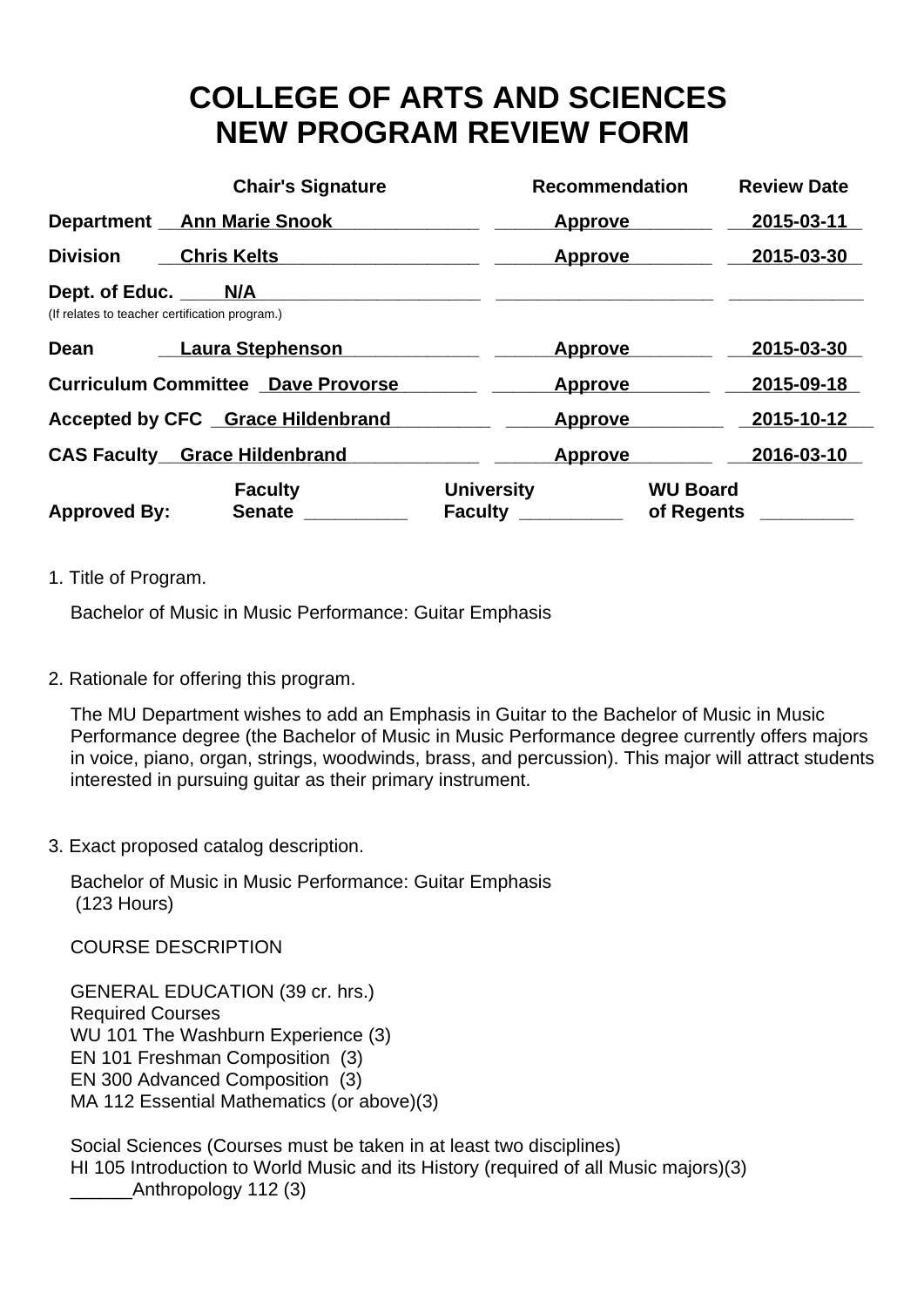Elective (3)

Select "Gen Ed" approved courses from Political Science, Geography, History, Psychology, Economics, Sociology, Anthropology, Honors 202, and IS 170. 

Natural Sciences and Mathematics(Courses must be taken in at least two disciplines) 

\_\_\_\_\_\_ Elective (3)

\_\_\_\_\_\_ Elective (3)

\_\_\_\_\_\_ Elective (3)

Elective courses may be selected in Biology, Chemistry, Physics, Astronomy, Geology, Mathematics (excluding the required MA 112 or above), Honors 203, or IS 170. 

Arts and Humanities (Courses must be taken in at least two disciplines) 

\_\_\_\_\_\_ Elective in Fine Arts (Art or Theatre) (3)

\_\_\_\_\_\_ Elective (3)

\_\_\_\_\_\_ Elective (3)

Electives may be selected from English, Honors 201, Philosophy, Religion, Art, Mass Media, Modern Language, Communication, Theatre, or Interdisciplinary Studies 

MUSIC (78 cr. hrs.)

**Theory** 

MU 122 Rhythmic Perception (1) MU 123 Computers and Music (1) MU 215 Music Theory and Aural Comprehension I+++ (4) MU 314 Music Theory and Aural Comprehension II (4) MU 315 Music Theory and Aural Comprehension III (4) MU 316 Music Theory IV (3) MU 317 Orchestration (2) MU 320 Form and Analysis (2) MU 443 Composition (1) 

Music History and Literature MU 325 Music History I (3) MU 326 Music History II (3)

Music Lessons Applied Lessons in concentration area (Guitar)(24) MU 133 Group Piano I+++ (1) MU 134 Group Piano II (1) MU 213 Group Piano III (1) MU 214 Group Piano IV (1) Voice Lessons (2) Performance Minor (3) 

Specialized Courses MU 400 Special Topics: Senior Seminar (2) 

Ensembles Large Ensembles (8) Small Ensembles (4)

**Conducting** MU 238 Instrumental Clinic (1) MU 240 Beginning Conducting (1)